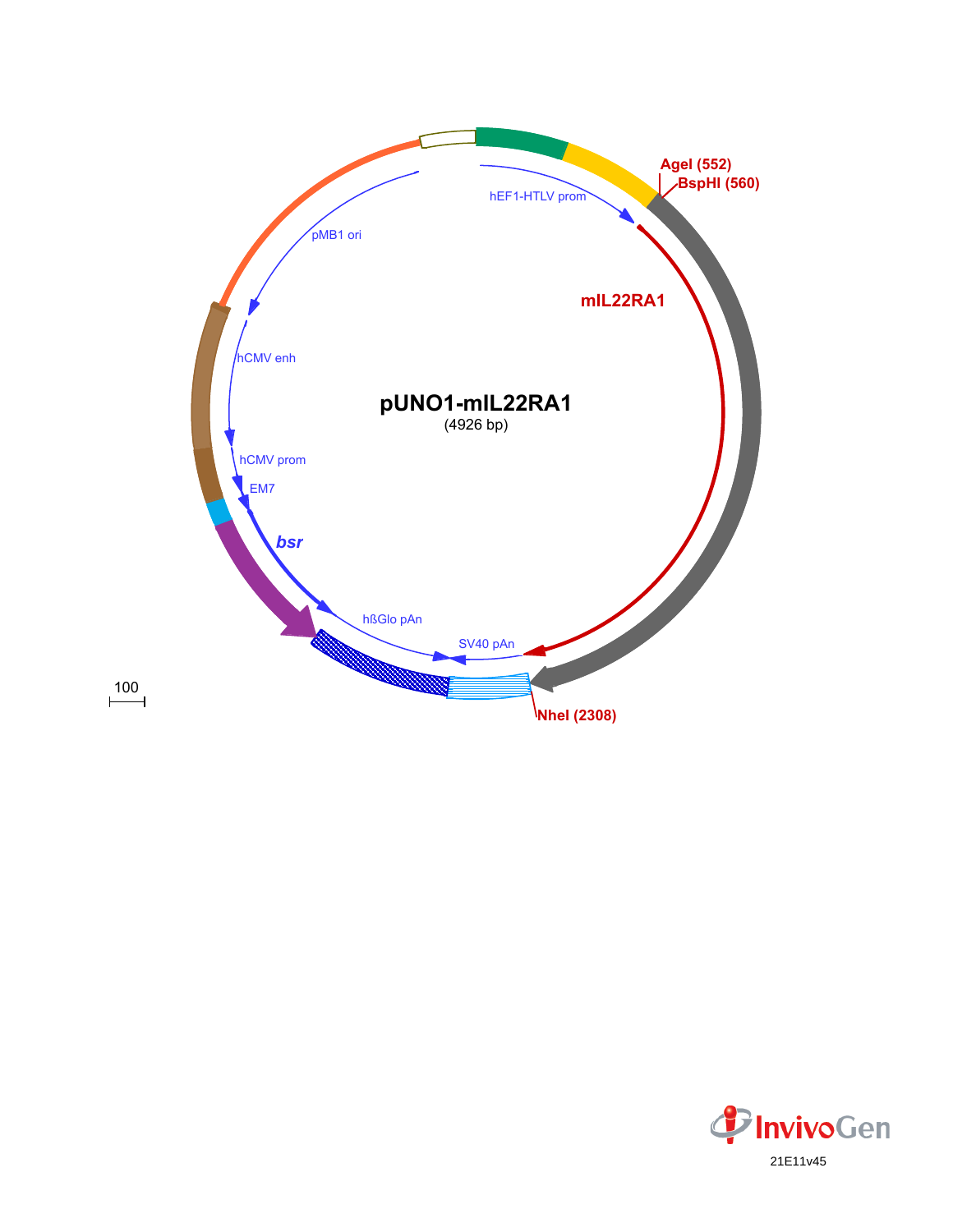- GGATCTGCGATCGCTCCGGTGCCCGTCAGTGGGCAGAGCGCACATCGCCCACAGTCCCCGAGAAGTTGGGGGGAGGGGTCGGCAATTGAACGGGTGCCTA 1
- GAGAAGGTGGCGCGGGGTAAACTGGGAAAGTGATGTCGTGTACTGGCTCCGCCTTTTTCCCGAGGGTGGGGGAGAACCGTATATAAGTGCAGTAGTCGCC 101
- GTGAACGTTCTTTTTCGCAACGGGTTTGCCGCCAGAACACAGCTGAAGCTTCGAGGGGCTCGCATCTCTCCTTCACGCGCCCGCCGCCCTACCTGAGGCC 201
- GCCATCCACGCCGGTTGAGTCGCGTTCTGCCGCCTCCCGCCTGTGGTGCCTCCTGAACTGCGTCCGCCGTCTAGGTAAGTTTAAAGCTCAGGTCGAGACC 301
- GGGCCTTTGTCCGGCGCTCCCTTGGAGCCTACCTAGACTCAGCCGGCTCTCCACGCTTTGCCTGACCCTGCTTGCTCAACTCTACGTCTTTGTTTCGTTT 401

## **BspHI (560)**

## **AgeI (552)**

TCTGTTCTGCGCCGTTACAGATCCAAGCTGTGACCGGCGCCTACCTGAGATCACCGGTCATCATGAAGACACTACTGACCATCCTGACGGTGGGATCCCT 501 GGCCGCTCACACCACTGTGGACACATCCGGTCTCCTTCAACACGTGAAATTCCAGTCCAGCAACTTTGAGAACATCTTGACGTGGGATGGTGGGCCCGCA 601 AGCACCTCTGACACCGTCTACAGTGTGGAATATAAGAAATACGGAGAGAGAAAGTGGCTGGCCAAGGCGGGCTGCCAGCGGATCACCCAGAAGTTCTGCA 701 ACCTGACTATGGAGACCCGCAACCACACTGAGTTTTACTACGCCAAGGTCACGGCGGTCAGCGCGGGAGGCCCACCAGTCACAAAGATGACTGATCGTTT 801 CAGCTCGCTGCAGCACACTACCATCAAACCGCCTGATGTGACCTGTATCCCCAAAGTGAGGTCCATTCAGATGCTGGTCCACCCCACACTCACACCAGTC 901 CTCTCGGAAGATGGCCACCAGCTAACCCTGGAGGAGATTTTCCATGACCTGTTCTACCGCTTAGAGCTCCACGTCAACCACACCTACCAGATGCACCTTG 1001 1101 AAGGCAAACAGAGAGAATACGAGTTCCTTGGCCTGACTCCCGACACAGAGTTCCTCGGCTCCATCACAATTTTGACTCCGATATTGTCCAAGGAAAGTGC 1201 CCCCTACGTGTGCCGAGTGAAGACGCTGCCCGATCGGACGTGGGCCTACTCCTTCTCGGGCGCCGTGCTCTTTTCCATGGGTTTCCTCGTCGGCTTGCTC 1301 TGTTATCTGGGCTACAAATACATCACCAAGCCACCTGTACCTCCTAACTCCCTGAACGTCCAACGTGTCCTGACCTTTCAACCCCTACGCTTCATCCAAG AACACGTACTGATCCCTGTCTTGGACCTCAGTGGCCCCAGCAGTCTGCCTCAGCCCATCCAGTACTCCCAAGTGGTGGTGTCTGGGCCCAGGGAGCCTCC 1401 1501 TGGAGCTGTGTGGCGGCAGAGCCTGTCTGACCTCACCTACGTAGGGCAGTCAGATGTCTCCATCCTGCAACCTACCAACGTGCCAGCTCAGCAGACACTG TCCCCACCATCCTACGCTCCGAAGGCTGTCCCTGAGGTCCAGCCCCCTTCCTATGCGCCTCAGGTAGCCTCGGATGCCAAAGCTCTGTTCTACTCACCAC 1601 AACAGGGGATGAAGACCAGGCCTGCCACCTATGACCCGCAGGACATTCTGGACAGCTGCCCTGCTTCTTATGCTGTGTGTGTGGAAGACTCTGGCAAAGA 1701 1801 CTCTACCCCAGGCATCCTCTCCACTCCCAAATACCTCAAGACAAAAGGTCAGCTCCAGGAAGACACACTTGTTAGAAGCTGTCTCCCAGGGGACCTTTCT CTACAGAAAGTCACCTCCTTAGGTGAAGGGGAGACACAGAGACCAAAATCACTCCCCTCACCTCTGGGATTTTGCACAGACAGAGGACCTGACCTTCACA 1901 CACTGCGCAGTGAGGAACCAGAGACACCACGGTACCTGAAGGGGGCGCTGTCTCTCCTGTCCTCTGTGCAGATCGAGGGCCACCCTGTCTCCCTCCCTTT 2001 2101 GCACGTCCATTCTGTCTCATGTTCCCCCTCAGACGAGGGACCAAGTCCCTGGGGCCTGCTGGACTCCCTTGTGTGTCCAAAGGATGAGGGTCCCGCGGTT 2201 GAGACTGAGGCCATGTGCCCCAGTGCTGCAGCCTCTGAGCTGGAGCAGTCCACAGAACTGGACTCTCTTTTCAAAGGCTTGGCCCTGACTGTGCAGTGGG 2301 AATCCTGAGCTAGCTGGCCAGACATGATAAGATACATTGATGAGTTTGGACAAACCACAACTAGAATGCAGTGAAAAAAATGCTTTATTTGTGAAATTTG TGATGCTATTGCTTTATTTGTAACCATTATAAGCTGCAATAAACAAGTTAACAACAACAATTGCATTCATTTTATGTTTCAGGTTCAGGGGGAGGTGTGG 2401 GAGGTTTTTTAAAGCAAGTAAAACCTCTACAAATGTGGTATGGAATTCTAAAATACAGCATAGCAAAACTTTAACCTCCAAATCAAGCCTCTACTTGAAT CCTTTTCTGAGGGATGAATAAGGCATAGGCATCAGGGGCTGTTGCCAATGTGCATTAGCTGTTTGCAGCCTCACCTTCTTTCATGGAGTTTAAGATATAG TGTATTTTCCCAAGGTTTGAACTAGCTCTTCATTTCTTTATGTTTTAAATGCACTGACCTCCCACATTCCCTTTTTAGTAAAATATTCAGAAATAATTTA 2801 AATACATCATTGCAATGAAAATAAATGTTTTTTATTAGGCAGAATCCAGATGCTCAAGGCCCTTCATAATATCCCCCAGTTTAGTAGTTGGACTTAGGGA 2901 ACAAAGGAACCTTTAATAGAAATTGGACAGCAAGAAAGCGAGCTTCTAGCTTTAGTTCCTGGTGTACTTGAGGGGGATGAGTTCCTCAATGGTGGTTTTG 3001 ACCAGCTTGCCATTCATCTCAATGAGCACAAAGCAGTCAGGAGCATAGTCAGAGATGAGCTCTCTGCACATGCCACAGGGGCTGACCACCCTGATGGATC 3101 TGTCCACCTCATCAGAGTAGGGGTGCCTGACAGCCACAATGGTGTCAAAGTCCTTCTGCCCGTTGCTCACAGCAGACCCAATGGCAATGGCTTCAGCACA • N R T Y K L P I L E E I T T K 141 124 U L K G N M E I L V F C D P A Y D S I L E R C M G C P S V V R I S R D V E D S Y P H R V A V I T D F D K Q G N S V A S G I A I A E A C 91 M K T L L T I L T V G S L 1 A A H T T V D T S G L L O H V K F O S S N F E N I L T W D G G P S D T V Y S V E Y K K Y G E R K W L A K A G C O R I T O K F N L T M E T R N H T E F Y Y A K V T A V S A G G P P V T K M T D R F S S L Q H T T I K P P D V T C I P K V R S I Q M L V H P T L T P V L S E D G H Q L T L E E I F H D L F Y R L E L H V N H T Y Q M H L 147 E G K Q R E Y E F L G L T P D T E F L G S I T I L T P I L S K E S A 180 P Y V C R V K T L P D R T W A Y S F S G A V L F S M G F L V G L L C Y L G Y K Y I T K P P V P P N S L N V Q R V L T F Q P L R F I Q 247 E H V L I P V L D L S G P S S L P Q P I Q Y S Q V V V S G P R E P P 280 G A V W R Q S L S D L T Y V G Q S D V S I L Q P T N V P A Q Q T L S P P S Y A P K A V P E V Q P P S Y A P Q V A S D A K A L F Y S P 347 Q Q G M K T R P A T Y D P Q D I L D S C P A S Y A V C V E D S G K D 380 S T P G I L S T P K Y L K T K G Q L Q E D T L V R S C L P G D L S 413 L Q K V T S L G E G E T Q R P K S L P S P L G F C T D R G P D L H 447 480 FL R S E E P E T P R Y L K G A L S L L S S V Q I E G H P V S L P L H V H S V S C S P S D E G P S P W G L L D S L V C P K D E G P A V E T E A M C P S A A A S E L E Q S T E L D S L F K G L A L T V Q W E S • 580**NheI (2308)** 2501 2601 2701  $13<sup>b</sup>$  $47$  S T 80  $113$  $213$  $313$ 513 547